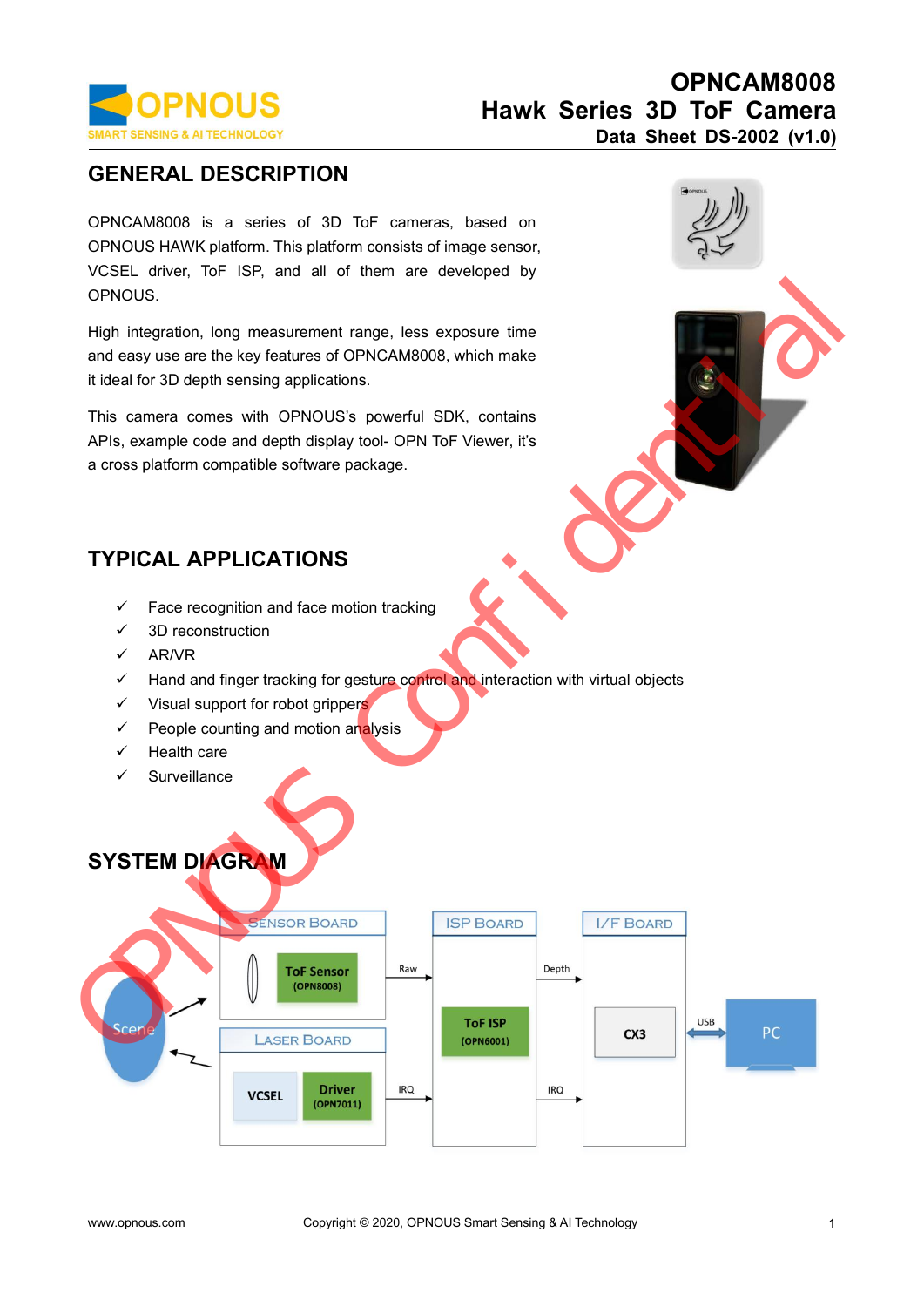

| <b>PNOUS</b><br><b>TECHNOLOGY</b>                         | OPNCAM8008<br><b>Hawk Series 3D ToF Camera</b><br>Data Sheet DS-2002 (v1.0)                                                                                                          |
|-----------------------------------------------------------|--------------------------------------------------------------------------------------------------------------------------------------------------------------------------------------|
| <b>KEY SPECIFICATIONS</b><br><b>Parameter</b>             | <b>Description</b>                                                                                                                                                                   |
| Sensor                                                    | OPN8008D, global shutter                                                                                                                                                             |
| Resolution                                                | 320 * 240                                                                                                                                                                            |
| Pixel size                                                | 15um                                                                                                                                                                                 |
| Sensor size                                               | 1/3"                                                                                                                                                                                 |
| Dimensions (L*W*H)                                        | 63.00mm * 24.00mm * 37.80mm                                                                                                                                                          |
| Frame rate                                                | $5 - 30$ fps                                                                                                                                                                         |
| Measurement range                                         | $0.2 - 10m$ <sup>1</sup>                                                                                                                                                             |
| FOV (H*V)                                                 | 86° * 68° / 110° * 90° / 24° * 18° <sup>2</sup>                                                                                                                                      |
| <b>Distortion</b>                                         | < 2.5%                                                                                                                                                                               |
| Illumination                                              | 850nm / 940nm <sup>2</sup>                                                                                                                                                           |
| Power consumption                                         | TBD. Typ $3$                                                                                                                                                                         |
| Depth accuracy                                            | $\leq$ = 1%                                                                                                                                                                          |
| Interface                                                 | <b>USB3.0</b>                                                                                                                                                                        |
| 1.<br>2.<br>3.<br>Dark room, >85% reflection chart.<br>4. | If need longer range, please contact OPNOUS.<br>Customizable, please contact OPNOUS for detailed information.<br>Typical application, room temperature, 5fps, >85% reflection chart. |

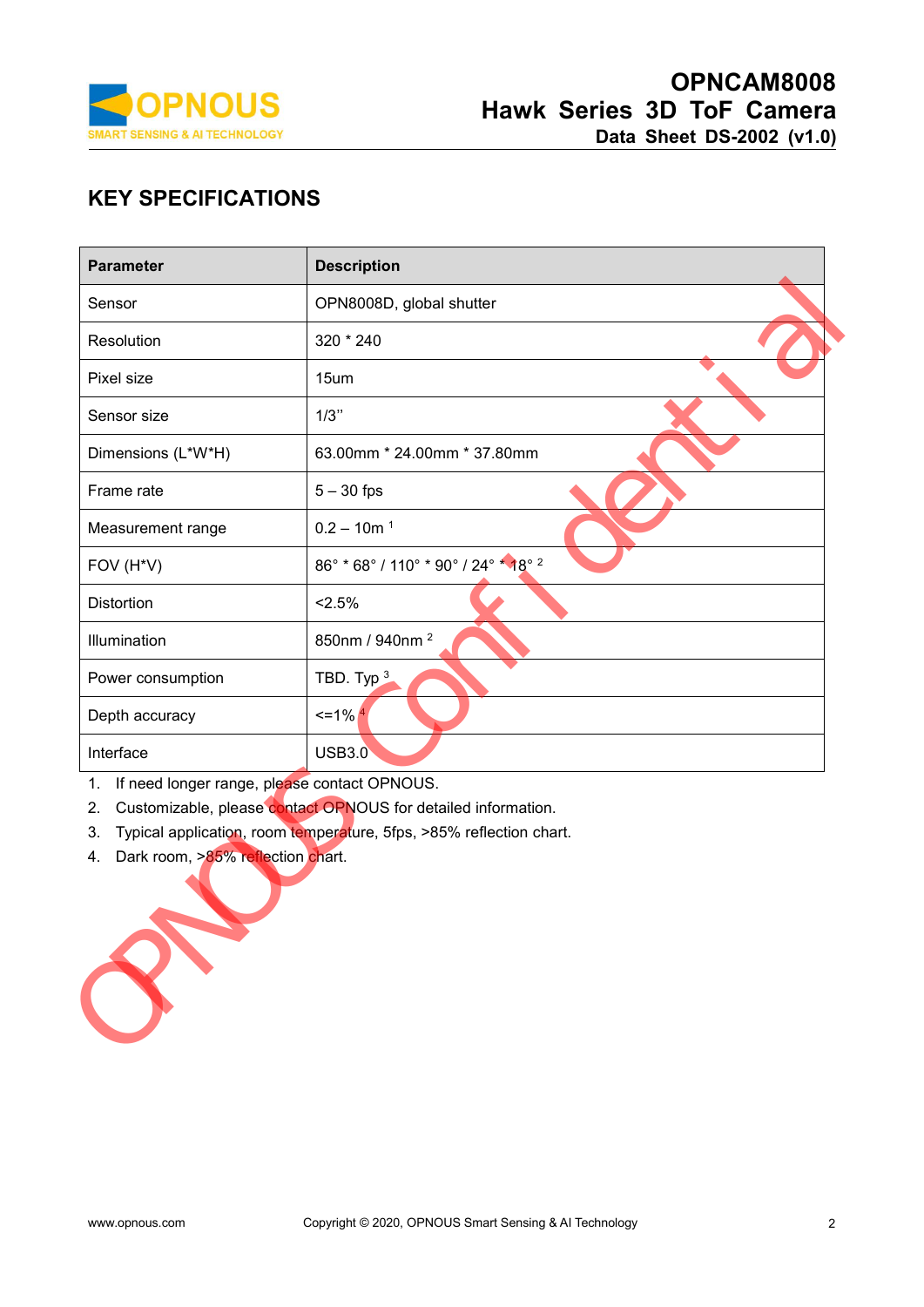

# **DIMENSIONS**

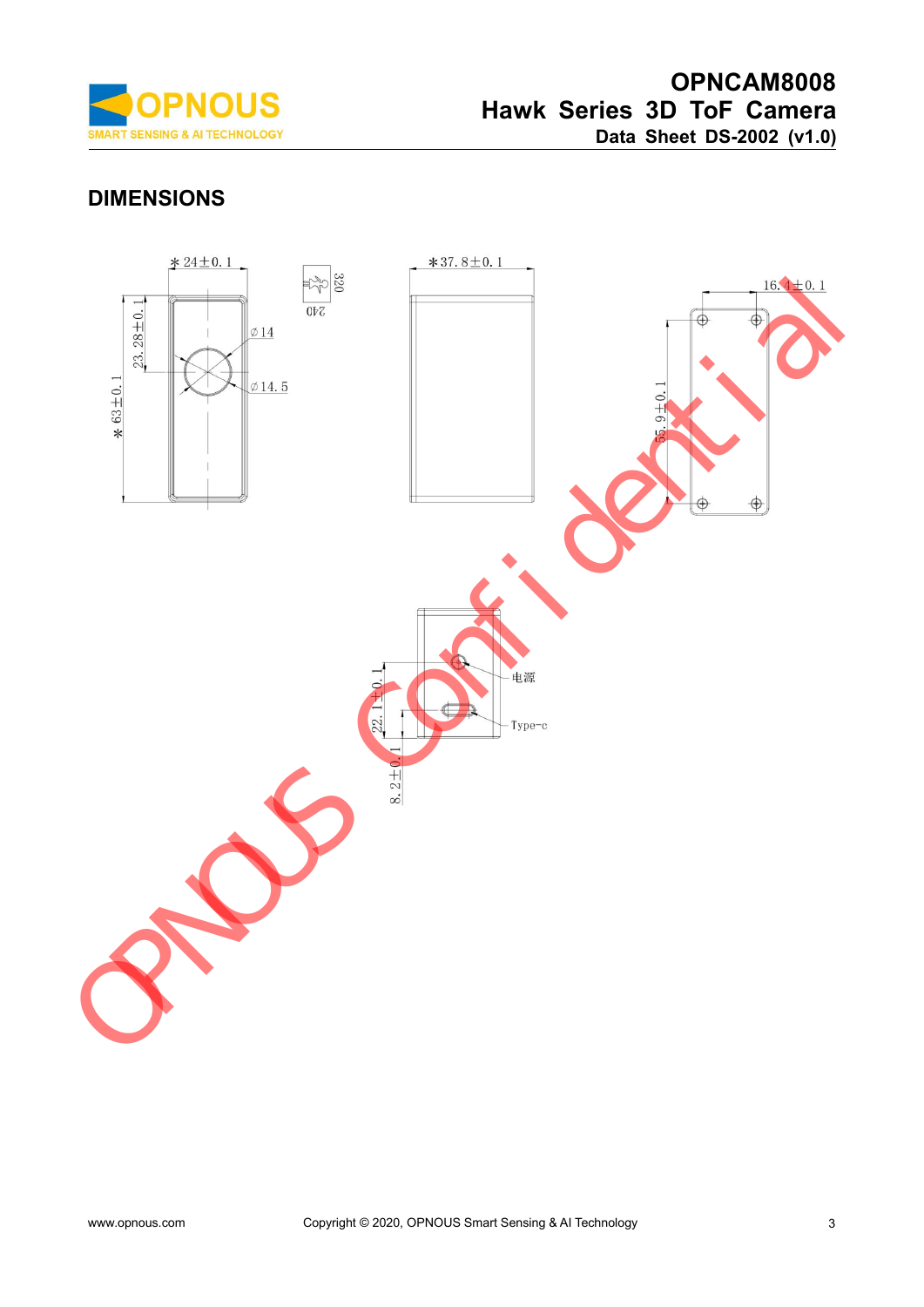

# **OPNCAM8008**<br>Hawk Series 3D ToF Camera **COPNCAM8008**<br> **Hawk Series 3D ToF Camera**<br>
Data Sheet DS-2002 (v1.0)<br>
ange R Filter Fov Interface **DRICAM8008**<br> **Data Sheet DS-2002 (v1.0)**<br> **Data Sheet DS-2002 (v1.0)**<br> **Example 18 Fove Sheet Access**

| <b>ORDER INFORMATION</b>                                                    |                |
|-----------------------------------------------------------------------------|----------------|
| <b>Part Number</b><br><b>Resolution</b><br><b>IR Filter</b><br>FoV<br>Range | Interface      |
| OPNCAM8008/588-1MA-UA<br>320 x 240<br>850nm<br>86 x 68<br>5m                | <b>USB 3.0</b> |
| 850nm<br>110 x 90<br>OPNCAM8008/58B-1MA-UA<br>320 x 240<br>5m               | <b>USB 3.0</b> |
| 24 x 18<br>OPNCAM8008/A92-1MA-UA<br>320 x 240<br>940nm<br>10 <sub>m</sub>   | <b>USB 3.0</b> |
|                                                                             |                |
|                                                                             |                |
|                                                                             |                |
|                                                                             |                |
|                                                                             |                |
|                                                                             |                |
|                                                                             |                |